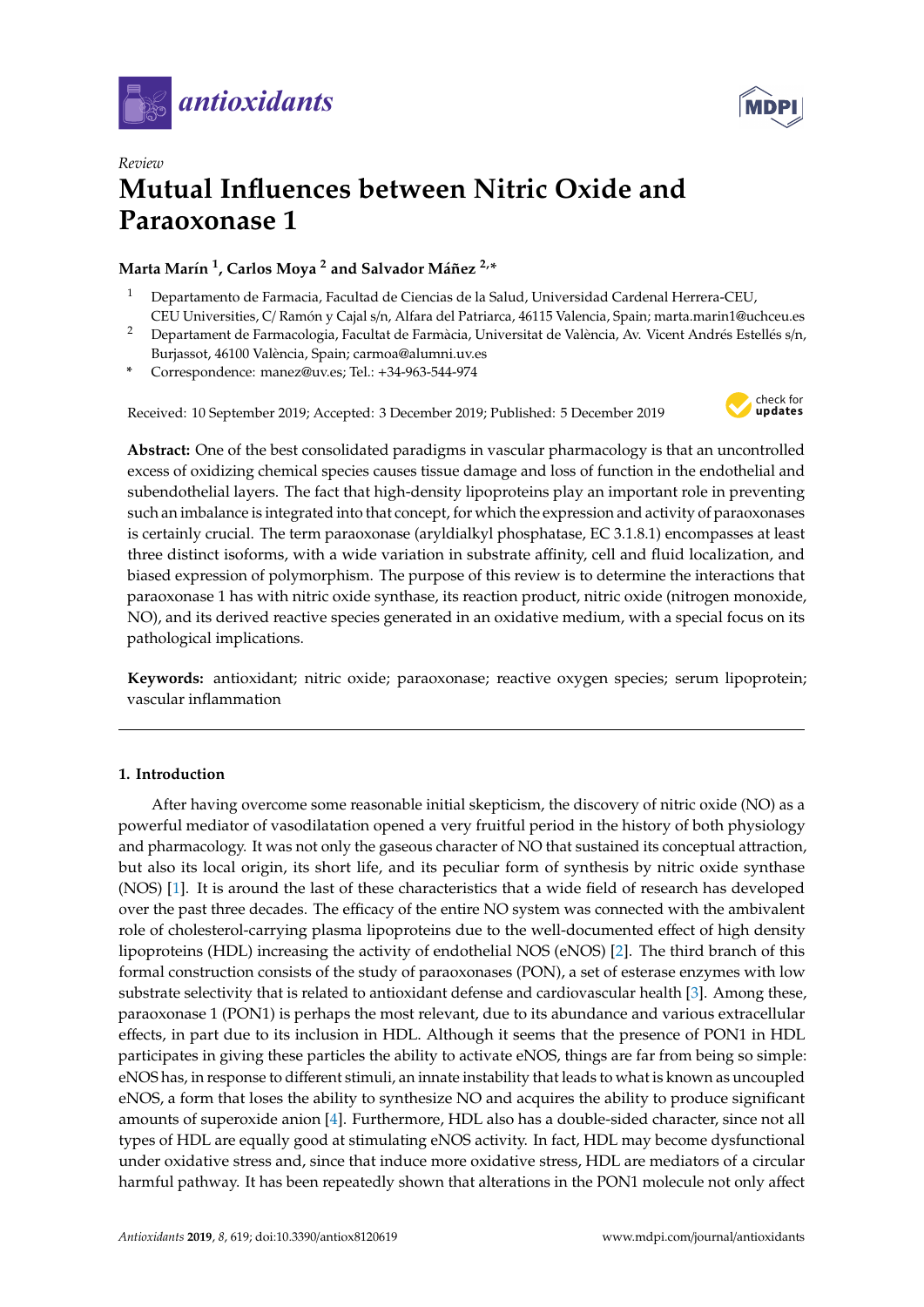its activity, but they can also contribute to making HDL dysfunctional and worsening their a priori favorable cardiovascular role [\[5\]](#page-8-4).

On the basis of the aforementioned findings and taking into account that the production of NO, which is initially hypotensive and atheroprotective, can revert to an absolutely opposite state when oxidized to peroxynitrite or nitrogen dioxide, the purpose of the present review is to discuss the recent advances on the causal relationships or, at least, the verified associations between NO and PON1 activity. The analysis is focused to the implication in clinically relevant situations, which are essentially inflammatory or metabolic, but may be of interest even in psychiatric diseases.

### **2. On the Genesis of NO**

Nitric oxide (NO) is an important pro-inflammatory cytotoxic agent that protects the host against various pathogens by inactivating and destroying infectious agents [\[6](#page-8-5)[–8\]](#page-8-6). Under physiological conditions, the gaseous molecule is an important signaling molecule involved in neurotransmission and in the control of vascular tone [\[9\]](#page-8-7). NO is produced from L-arginine via the action of NOS in the presence of oxygen, NADPH, and tetrahydrobiopterin. Besides eNOS, two other isoforms have been identified: neuronal NOS (nNOS) and inducible NOS (iNOS) [\[10\]](#page-8-8). The large amount of NO produced by iNOS after induction by cytokines or other external stimuli are responsible for the fall in blood pressure in septic shock [\[11\]](#page-8-9). They may also contribute to vascular peroxynitrite formation [\[12\]](#page-8-10) and have been shown to be proatherogenic [\[13\]](#page-8-11). In contrast, nNOS and eNOS isoforms are prominently expressed in neurons and epithelial cells, respectively, and both account for constitutively formed low concentrations of NO under physiological conditions. Particularly, eNOS-derived NO has a protective role in the vasculature as eNOS is the predominant isoform in blood vessels. Endothelial NO diffuses to vascular smooth muscle cells where it activates cytosolic guanylyl cyclase, therefore increasing cyclic GMP production and leading to vascular smooth muscle relaxation. It is not only a potent endogenous vasodilator, but also inhibits vascular smooth muscle cell migration and proliferation, platelet adhesion and aggregation, low density lipoproteins (LDL) oxidation, and vascular inflammation [\[13,](#page-8-11)[14\]](#page-8-12).

To generate NO efficiently, human eNOS must be phosphorylated at its stimulatory sites (Ser615, Ser633, Ser1177, and Tyr81) and dephosphorylated at its inhibitory sites (Thr495 and Ser114) [\[10\]](#page-8-8). Protein kinase B (Akt) or AMP-activated protein kinase (AMPK) have been previously identified as the kinases responsible for the classical HDL-induced eNOS phosphorylation and activation at Ser1177 [\[15\]](#page-8-13). The non-classical regulation of eNOS activity is based on the formation of redox-active species that trigger adverse phosphorylation by redox-active kinases. Particularly, phosphorylation at Thr495 is mediated by protein kinase C (PKC), which leads to superoxide production and enzyme uncoupling [\[16\]](#page-8-14). Endothelial PKCβ has been reported to negatively impact endothelial function by inhibiting stimulatory Akt and eNOS phosphorylation events and enhancing the inhibitory phosphorylation of eNOS at Thr495 [\[17\]](#page-8-15).

#### **3. PON1 as an Antioxidant Component of the Structure of HDL**

Structurally, the HDL particle comprises a shell formed by apolipoproteins, phospholipids, and cholesterol surrounding a lipid core containing triglycerides, cholesterol, and its fatty acid esters. The principal *apo* components of HDL are ApoA-I and ApoA-II [\[18\]](#page-8-16). ApoA-I expresses its anti-atherogenic properties by transporting cholesterol from the tissues to the liver. High values of the HDL-cholesterol/ApoA-I ratio have been associated with increased cardiovascular mortality and mortality by all causes [\[19\]](#page-9-0). PON1, the human serum of PON, is an HDL-associated esterase that binds to HDL by an interaction with ApoA-I and phospholipids [\[20\]](#page-9-1). As an esterase, PON1 can hydrolyze lactones, phosphate esters, and lipid peroxide derivatives, and its expression and activity may be modified by certain drugs [\[21\]](#page-9-2). According to detailed kinetic studies concerning the main parameters of enzymatic activity (Michaelis constant and catalytic constant) and the features shared with the other isoforms of PON, it was found that the genuine biological function of paraoxonase is to act as a lactonase [\[22\]](#page-9-3).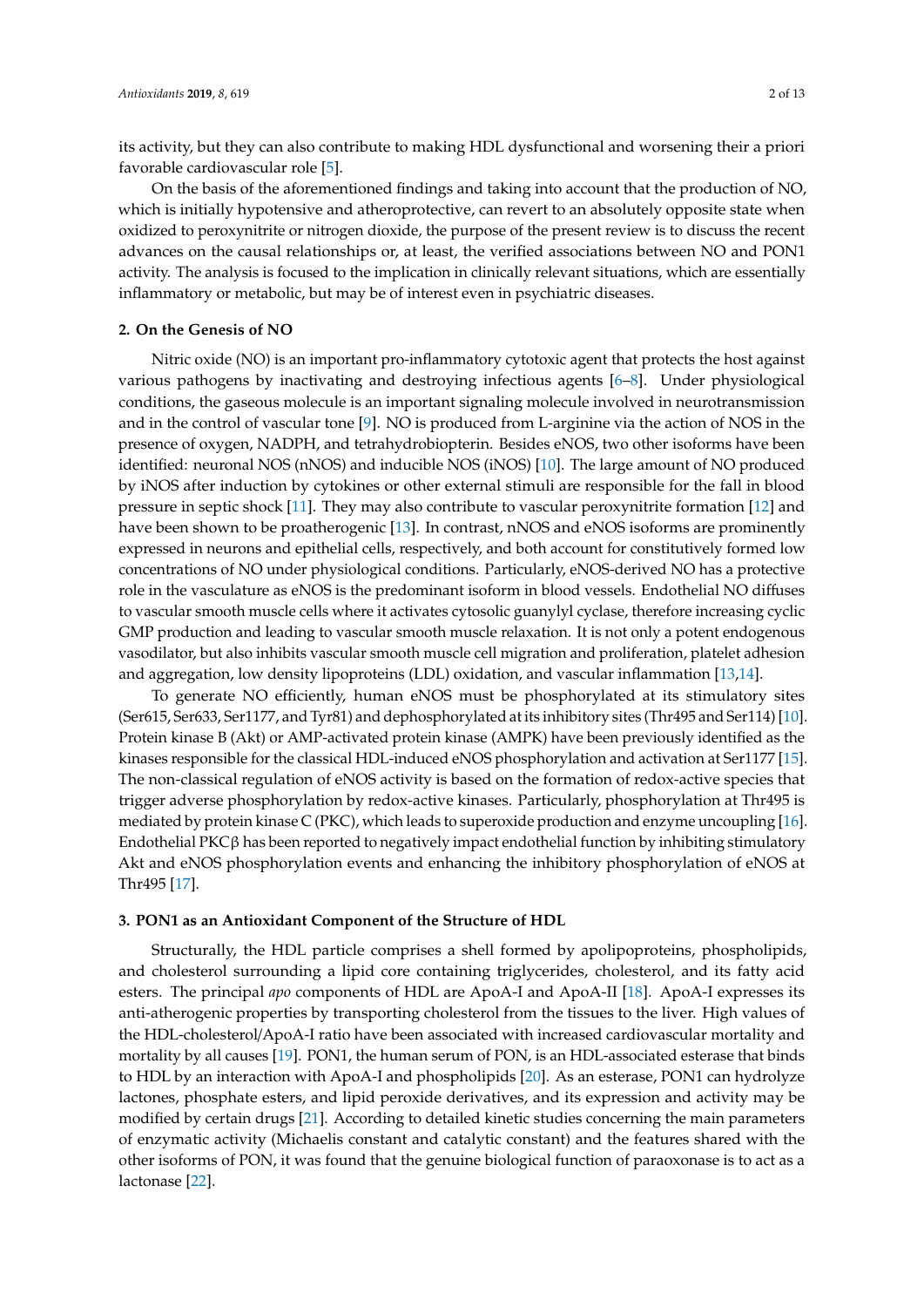Myeloperoxidase (MPO), an important piece of the leukocyte-derived oxidative equipment, causes specific chemical alterations that reduces the beneficial effects of PON1 and ApoA-I. However, PON1 itself is able to inhibit the activity of MPO on the surface of HDL particles, thus decreasing the promotion of lipid peroxidation and other cell-damaging processes. The mechanism of this three-part interaction, soundly explained by Huang et al., begins with the oxidation the Tyr71 residue of PON1 by means of the activity of MPO; then, such residues bind specifically with the P1 an P2 regions within HDL, which is a key step for the activation of PON1. The reciprocal interplay of PON1 and MPO within this ternary protein complex expresses what the authors termed "a fine tuning" of the function of HDL [\[23\]](#page-9-4). A few years later, members of the same group established the positions of the PON1 peptidic chain involved in the docking on the surface of HDL. In order to discover this information, Gu et al. described a new protocol based on the use of a synthetic photoactivable diazirinyl phospholipid susceptible to linking with determined amino acid sequences of human PON1 or ApoA1. The residues of PON1 implied in the fixation to HDL were found to be Leu9, Tyr185, and Tyr293, which are quite close and localized in the hydrophobic binding surface [\[24\]](#page-9-5).

It was reported that PON1 acts as an antioxidant, not only by preventing oxidized LDL (oxLDL) formation, but also by removing the ox-LDL-associated lipids [\[25\]](#page-9-6). Accordingly, some studies have recently described that the susceptibility to lipid peroxidation was higher in the HDL isolated from subjects with low PON1 activity than in subjects with higher PON1 activity [\[26\]](#page-9-7). On the other hand, the amount of serum amyloid A, an HDL-associated acute-phase protein, increases in the course of inflammation, whereas both ApoA-I and PON1 decrease [\[27\]](#page-9-8).

Besler et al. [\[28\]](#page-9-9) evaluated the potential role of malondialdehyde (MDA), an end product of lipid peroxidation, in the effects of HDL on endothelial NO production. They found that although PON1 abundance is nearly doubled in dysfunctional HDL compared to normal HDL, its activity is markedly decreased in the former, potentially inducing a greater formation of MDA. MDA-bound HDL can activate endothelial LDL receptor 1 (LOX-1) and PKCβII, leading to an inhibitory phosphorylation at Thr495 of eNOS and thus decreasing endothelial NO production [\[29\]](#page-9-10). Consistent with these findings, some studies demonstrated that MDA content, as well as protein-bound MDA content of LDL and HDL, is a reliable marker of endothelial dysfunction in subjects with low to moderate risk of cardiovascular disease [\[30\]](#page-9-11).

#### **4. Interplay between HDL and NOS**

#### *4.1. Mechanisms*

HDL increases eNOS activity, as has been demonstrated in both in vitro and in vivo studies, but also in humans after applying intravenous reconstituted HDL infusion [\[29\]](#page-9-10). NO synthesis induced by HDL partially contributes to HDL's anti-inflammatory properties by inhibiting the adhesion of polymorphonuclear neutrophils (PMNs) and platelets to the endothelium [\[31\]](#page-9-12). In addition, the HDL-induced increase in NO production may be critical to the atheroprotective features of HDL, since NO deficiency is frequently associated with the early progress of hypercholesterolemia-induced vascular disease and atherosclerosis [\[32\]](#page-9-13). Further, it was observed that HDL with reduced PON1 content show a compromised ability to activate eNOS in an inflammatory environment, and partially loose the protective effects against cardiovascular disorders [\[33](#page-9-14)[,34\]](#page-9-15). The stimulation of eNOS activity by HDL in endothelial cells follows through ApoA-I binding to a high-affinity HDL receptor, scavenger receptor type I (SR-BI), and to sphingosine1-phosphate receptors, which in turn activate Src kinases, phosphatidylinositol 3-kinase (PI3K), and Akt, inducing the eNOS phosphorylation at Ser1177 [\[18](#page-8-16)[,35\]](#page-9-16). Seetharam et al. reported that HDL and SR-BI stimulate endothelial cell migration in vitro with potency equivalent to vascular endothelial growth factor, and that the phospholipid, ApoA-I, and cholesterol components of HDL are enough to initiate this cellular response. Nevertheless, in contrast to the mechanisms of action of multiple known stimuli, the promotion of endothelial cell migration by HDL in the study was NO-independent [\[36\]](#page-9-17).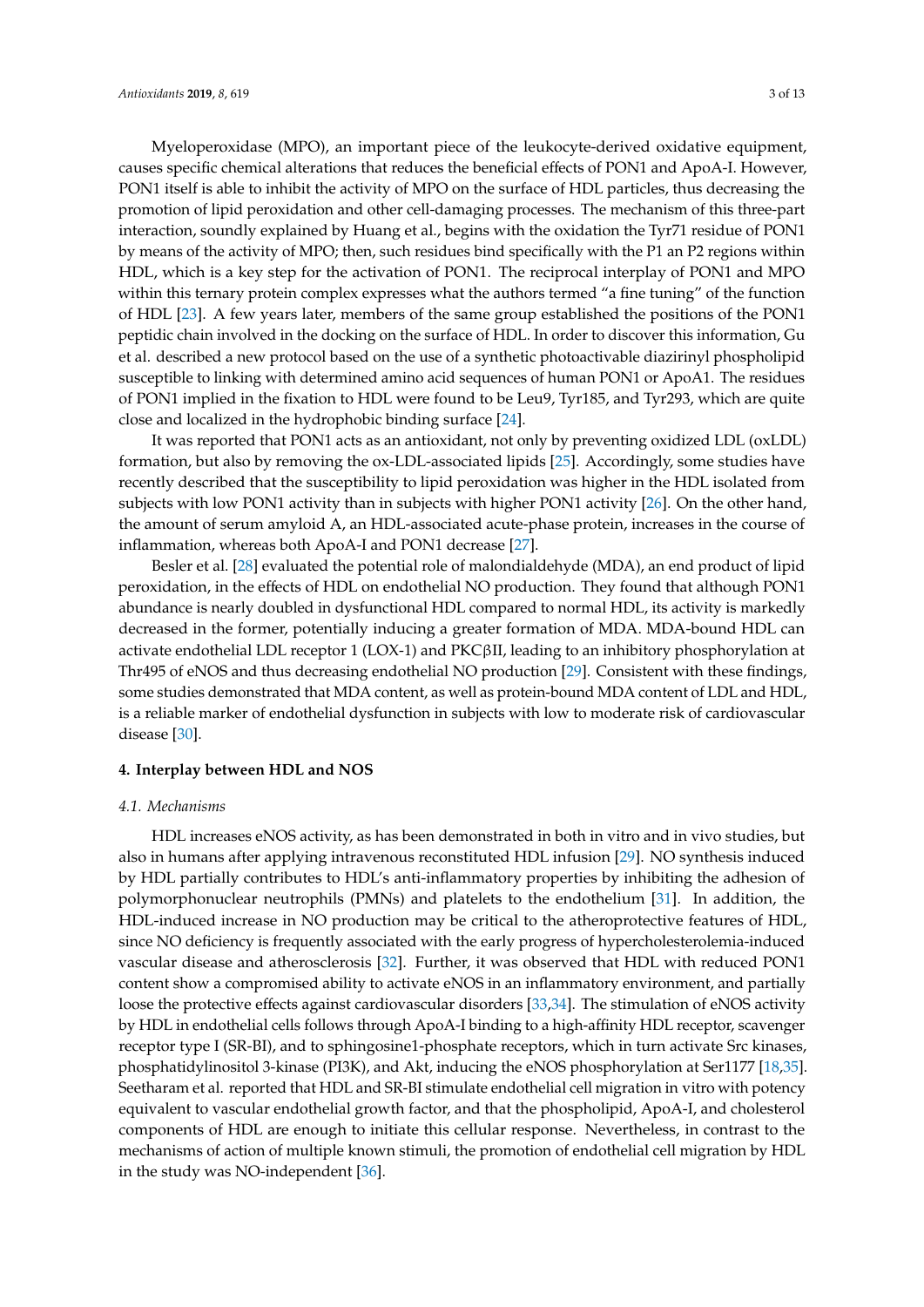The formed oxLDL down-regulates NO and contributes to the vascular dysfunction by different pathways. Firstly, oxLDL can lead to the formation of peroxynitrite through the release of oxygen free radicals, decreasing the concentration of NO and affecting the activity of NOS [\[25\]](#page-9-6). Secondly, oxidized lipids recognize and activate the endothelial multiligand receptor known as lectin-type oxidized LOX-1 [\[17\]](#page-8-15), which is considered the main oxLDL receptor in endothelial cells, macrophages, and smooth muscle cells implicated in the pathogenesis of atherosclerosis. LOX-1 is responsible for the binding, internalization, and degradation of oxLDL in endothelial cells by activation of PKCβII and c-Jun N-terminal kinases [\[37\]](#page-9-18). Moreover, LOX-1 contributes to the NO dependent endothelial impairment of coronary arterioles by stimulating additional reactive oxygen species (ROS) production and generating a positive feedback loop for further LDL oxidization [\[38–](#page-10-0)[40\]](#page-10-1).

The production of NO by the competent cells may result in an increase of pro-oxidant reactive nitrogen species, which are able to counteract the beneficial effects of PON1 in terms of antioxidant defense. This is not only because of the aforementioned formation of peroxynitrite in the presence of a burst of superoxide generation, but is also due to the activity of eNOS, when uncoupled. This uncoupling is both cause and consequence of the excess of peroxynitrite, which exhausts tetrahydrobiopterin, an essential cofactor for the proper function of eNOS. PON1 is deteriorated by other mediators, such as hypochlorite (more strictly, the pair hypochlorite/hypochlorous acid) and MPO, an enzyme closely related to the synthesis of such anions [\[41\]](#page-10-2).

#### *4.2. HDL Changes in Disease*

There a general consensus in recognizing the value of wholly functional HDLc as anti-atherogenic, but also its detrimental effects on the vascular endothelium when HDL particles are altered in an oxidative and inflammatory milieu. Under these circumstances, HDL are damaged by the formation of MDA-protein adducts, a rather nonspecific transformation that causes a reduction of eNOS activity, as seen in patients of coronary disease. The detrimental consequences that such an event has on vascular function are counteracted by an increase in the activity of PON1 [\[28\]](#page-9-9). However, an inhibition of eNOS does not necessarily mean an inhibition of NO production since the iNOS pathway may be stimulated [\[10\]](#page-8-8).

It has been reported that HDL isolated from patients with inflammatory conditions, such as diabetes, antiphospholipid syndrome, chronic kidney disease, and acute coronary syndromes, loses its capacity to directly stimulate endothelial NO production and impairs NO bioavailability, increases superoxide production, enhances adhesion molecule expression, and decreases paraoxonase activity in cultured endothelial cells [\[42](#page-10-3)[–44\]](#page-10-4). Interestingly, one of the major findings from O'Neill et al. [\[45\]](#page-10-5) was that acute changes in HDL function can recover with resolution of inflammation and are paralleled by changes in the HDL proteome. Furthermore, Sang et al. showed that the walk/run training in subjects with metabolic syndrome without a restricted diet leads to a significant improvement in HDL anti-inflammatory ability. The protective effect of HDL was tested by observing an increased eNOS expression and NO production in the presence of the subtype HDL3 isolated from those patients with injured endothelial cells after stimulation with tumor necrosis factor (TNF)- $\alpha$ . They suggested HDL-associated PON1 activity may be involved at least partially in the eNOS-derived NO production, as the activity of PON1 increased in both serum and HDL3 fractions from metabolic syndrome patients after 10 weeks of training. All these findings support the importance of HDL-associated PON1 in defining HDL vasodilatation properties through NO production [\[46\]](#page-10-6).

Although most data indicate, as previously stated, that PON1 cooperates in the control of hypertension by means of increased eNOS activity, there is evidence that, via an unrelated mechanism, PON1 can promote high blood pressure. Gamliel-Lazarovich et al. reported that PON1-knockout mice showed lower systolic and diastolic blood pressure than that of their wild type congeners, and the difference was even more pronounced when the animals were treated with a high-salt diet. This result was interpreted in the light of the hydrolysis of the vasodilator 5,6-dihydroxy-eicosatrienoic lactone (5,6-DHTL). This reaction, catalyzed by PON1, gives 5,6-dihydroxy-eicosatrienoic acid, thus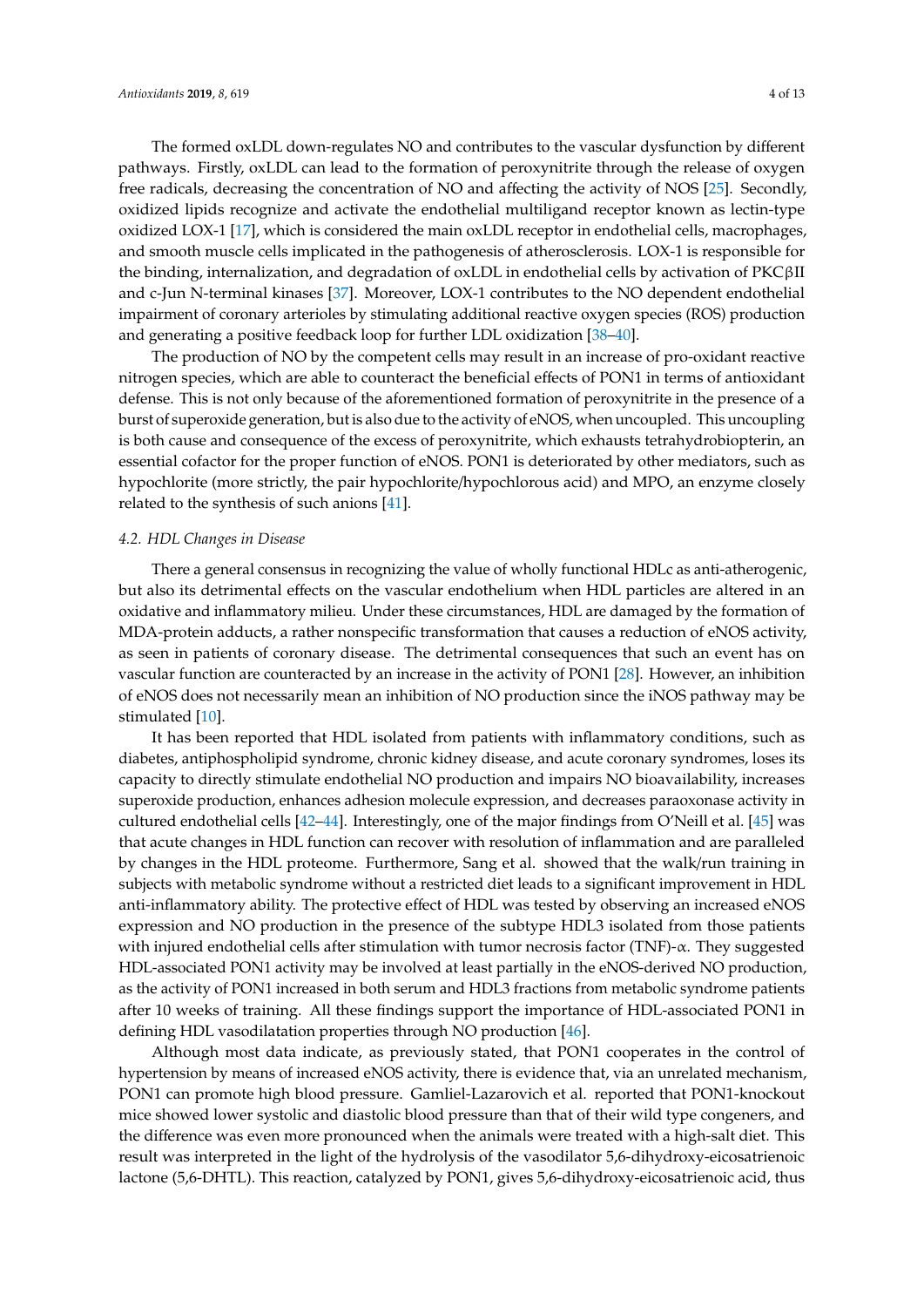diminishing the renal content of both 5,6-DHTL and its precursor 5,6-epoxy-eicosatrienoic acid. The authors stressed the concordance with the fact that the 192RR genotype is both prone to hypertension and of an higher effectiveness in hydrolyzing lipid lactones [\[47\]](#page-10-7). Later, deeper analyses clearly demonstrated that 5,6-DHTL is in fact an intracellular substrate for the lactonase activity of PON1 [\[48\]](#page-10-8). The consequent loss of the lactone-cycle integrity impairs the increase of intracellular  $Ca^{2+}$ , which is not only necessary for the K<sup>+</sup> channel-dependent hyperpolarization of smooth muscle membrane, but also favorable for the activity of PON1. So, PON1 may be considered as a control knob of the vascular tone regulated by the closing/opening of the lactone ring of 5,6-DHTL [\[49\]](#page-10-9).

## **5. Vascular E**ff**ects of Gonadal Hormones**

The hormonal regulation of eNOS and bioavailability of NO have been attributed to playing a major role in maintaining vascular health during natural hormonal transitions with aging, diabetes, and metabolic disorders. Estrogens are among the hormones that enhance NO production and vascular relaxation [\[50\]](#page-10-10). Nuedling et al. demonstrated that 17β-estradiol up-regulates the expression of both eNOS and iNOS in neonatal and adult cardiac myocytes [\[51\]](#page-10-11). 17β-Estradiol also increases eNOS expression and NO in cultured human coronary artery endothelial cells. Mechanistically, two major pathways account for the increased function of eNOS by estrogens: a) rapid signaling by membrane estrogen receptor (ER) through the PI3K/Akt pathway resulting in eNOS phosphorylation and increased eNOS activity; and b) longer term-genomically regulated increasing in eNOS mRNA and protein [\[50\]](#page-10-10).

Interestingly, 17β-estradiol has also been shown to positively influence the activity of PON1. On one hand, it was reported that women taking oral contraceptives presented higher basal paraoxonase, salt-stimulated paraoxonase, and arylesterase activities [\[52\]](#page-10-12); on the other, surgical menopause is associated with lower serum PON1 activity [\[53\]](#page-10-13). Additionally, hormone supplementation of female mice with combinations of progesterone and 17β-estradiol induced a two-fold increase in serum paraoxonase activity [\[54\]](#page-10-14). Consistently, a male human hepatoma cell line and normal male and female rat hepatocytes responded to 17β-estradiol with a dose-dependent increase in PON1 activity up to a maximal two- to three-fold increase. The underlying mechanism was hypothesized to be through increasing the specific activity and/or the catalytic stability of PON1 since 17β-estradiol did not induce higher levels of PON1 mRNA or PON1 protein nor increase PON1 secretion. In addition, it was also found that ApoA-I mRNA was not induced by 17β-estradiol, so the enhanced PON1 activity observed was likely not due to increased expression of ApoA-I [\[55\]](#page-10-15).

Castardo-de-Paula et al. have recently shown that 17β-estradiol restores the PON1 enzyme activity in ovariectomized rats under constitutive NOS inhibition with *N*-ω-nitro-L-arginine methyl ester (L-NAME), an agent that causes long-term vascular oxidative effects in experimental models. Ovariectomy promotes a reduction in the activity of NOS and a pro-oxidant state, which may lead to reduced plasma PON1 activity, but those were prevented by treatment with 17β-estradiol. Provided that the L-NAME-mediated increase of mean arterial pressure was slight, the authors concluded that vasodilator status would arise from eNOS, whose activity is probably implicated in maintaining PON1 activity in ovariectomized rats. On the other hand, it was suggested that the higher increase in total plasma levels of NO in 17β-estradiol-treated rats was associated to iNOS activity [\[56\]](#page-11-0).

Among steroid hormones, androgens have also been reported to be involved in eNOS activation through the PI3K/Akt signaling pathway. Although most of the biological actions of testosterone are mediated by androgen receptors (AR), some of them may be mediated by ER after conversion to 17β-estradiol [\[57\]](#page-11-1). Polycystic ovary syndrome (PCOS) is a common endocrine disease characterized by excess androgen levels and is considered a metabolic disorder associated with long-term health risks, since endothelial dysfunction is an important pathological component of PCOS [\[58\]](#page-11-2). Bayram et al. have measured significantly lower NO levels in PCOS patients as compared with that of normal healthy individuals. In addition, their findings indicate that hyperandrogenemia has a role in the formation of oxidative stress in PCOS, which was shown by higher serum MDA levels and lower PON1 activity [\[59\]](#page-11-3). Consistently, serum PON1 activity has been reported to be lower in male mice [\[60\]](#page-11-4). Bayrak et al. found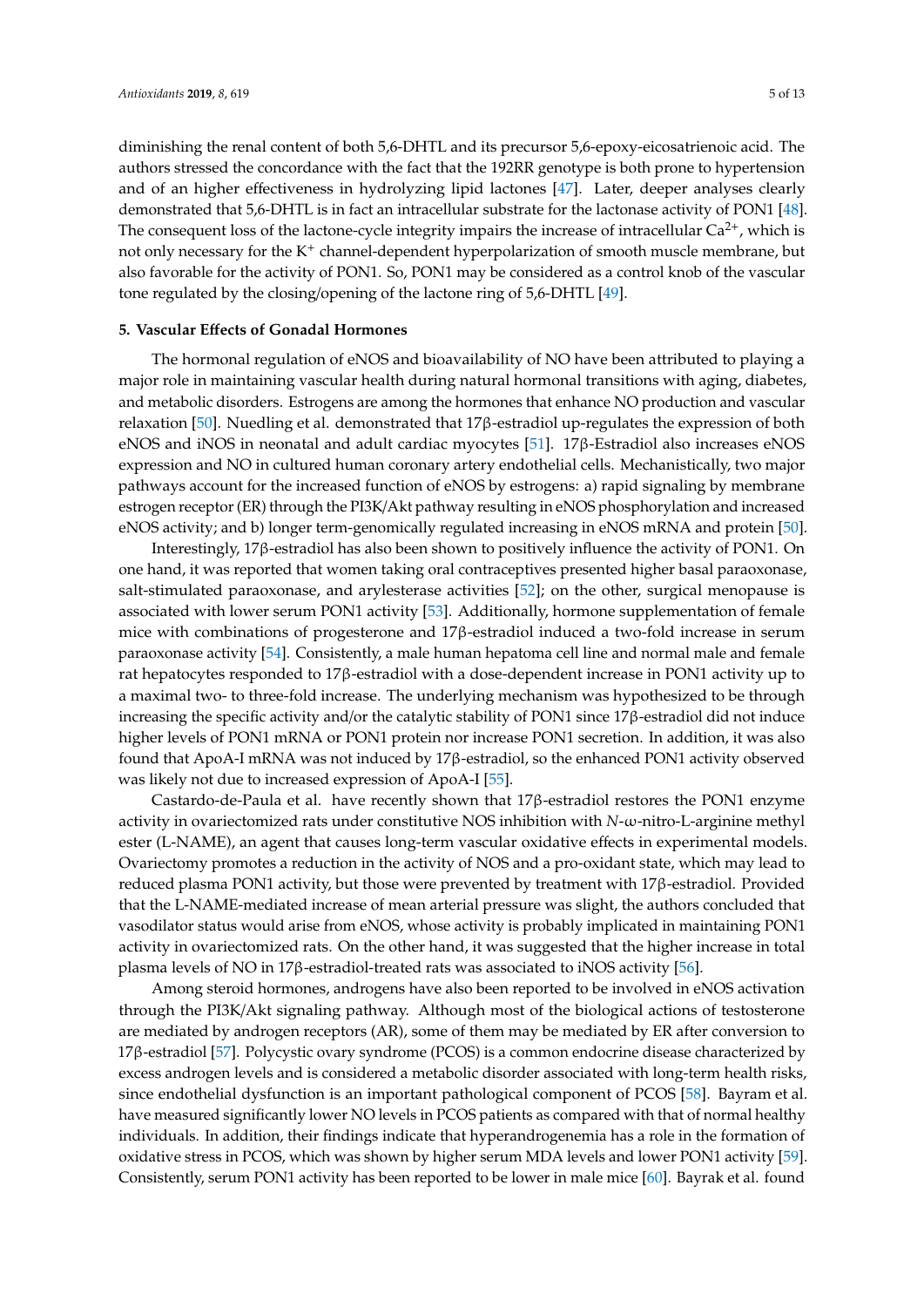that PON1-HTLase was significantly lower in a PCOS group. In turn, the lower PON1-HTLase activity was negatively correlated to asymmetric dimethylarginine (ADMA) levels, which were significantly higher in the PCOS group [\[61\]](#page-11-5).

#### **6. PON1 and Cholesterol Lowering Drugs**

Statins are inhibitors of 3-hydroxy-3-methyl-glutaryl CoA reductase and are widely used drugs for hypercholesterolemia treatment and have cardioprotective and antioxidant effects regardless of their lipid-lowering effects. Some clinical and experimental studies have shown that atorvastatin increases PON1 activity [\[62](#page-11-6)[,63\]](#page-11-7), whereas some others failed to find any changes in serum paraoxonase activity following simvastatin or atorvastatin administration [\[64\]](#page-11-8). Some experiments with laboratory animals allowed a mechanistic approximation to that topic. For example, in the study by Sozer et al., the treatment of male Wistar rats with L-NAME resulted in both higher levels of oxidative stress and depression of antioxidant capacity. The administration of atorvastatin to L-NAME-treated rats decreased LDL-oxidation and serum concentrations of total cholesterol and LDLc, but it had no effect on the lower HDL-cholesterol concentrations induced by L-NAME. Interestingly, despite the low HDL-cholesterol concentrations, they found a significant increase in the PON1 activity in the L-NAME plus atorvastatin-treated group when compared with that of the L-NAME-treated rats. Therefore, it was suggested that the anti-atherosclerotic effect of atorvastatin shown in several studies seems to be associated to the effects of PON1, which impairs LDLc oxidation, besides its other pleiotropic effects [\[25\]](#page-9-6). In any case, extracting a clinically applicable conclusion is highly speculative, and the often contradictory results on PON1 activity exerted by statins reported in different studies could be explained by the existence of gene polymorphisms among individuals. These would make some patients have higher PON1 levels so they might obtain further benefit from the treatment [\[65](#page-11-9)[,66\]](#page-11-10).

Similar controversy exists with the improvement of the endothelial functions of hypercholesterolemic patients in treatment with statins. The protective effect of statins on endothelial function involves increasing NO biosynthesis and bioavailability via the direct up-regulation of eNOS expression [\[67\]](#page-11-11). In contrast to the above-mentioned study of Çiftci et al. [\[65\]](#page-11-9), where atorvastatin behaved as a beneficial pharmacological modulator of impaired endothelial functions by decreasing ADMA levels, some other studies to date indicated that statins have no or little effect on ADMA levels [\[68](#page-11-12)[,69\]](#page-11-13).

Apart from statins, the long-term consumption of a traditional Mediterranean diet (TMD), enriched with virgin olive oil (TMD-VOO) or nuts (TMD-nuts), has recently shown to be able to increase the overall antioxidant protection of HDL on LDLs as well as increase PON1 arylesterase activity. In parallel, the TMD-VOO intervention increased the capacity of isolated HDL to induce the production of NO from endothelial cells. It was suggested that the high content of bioactive compounds in the TMD, especially when enriched with virgin olive oil, may act synergistically and could protect PON1 against oxidative modifications as well as enhance HDL function by increasing four key HDL functions: cholesterol efflux capacity, HDL-cholesterol metabolism, HDL antioxidant/anti-inflammatory properties, and vasoprotective effects [\[70\]](#page-11-14).

#### **7. The Special Case of a Classical PON Substrate: Homocysteine Thiolactone**

Homocysteine (hCys) is a sulfur-containing non-protein amino acid derived from dietary methionine. Its accumulation is reflected in hyperhomocysteinemia, which is an analytical condition that has been associated with various cardiovascular, renal, and cerebral diseases [\[71\]](#page-11-15). The implication of PON1 in the deleterious vascular effects of hCys needs, perhaps, permanent clarification. On the one hand, this enzyme hydrolyzes homocysteine thiolactone (HTL), a form that in spite of accounting for only 1% of the total hCys in plasma, is considered the most dangerous form of the amino acid. However, it seems that the clinical relevance of HTL is smaller than initially assumed. In any case, for the purpose of the present review, it is noticeable that an excess of hCys participates in the process of post-transcriptional modification of proteins and causes oxidative stress, which in turn reduces eNOS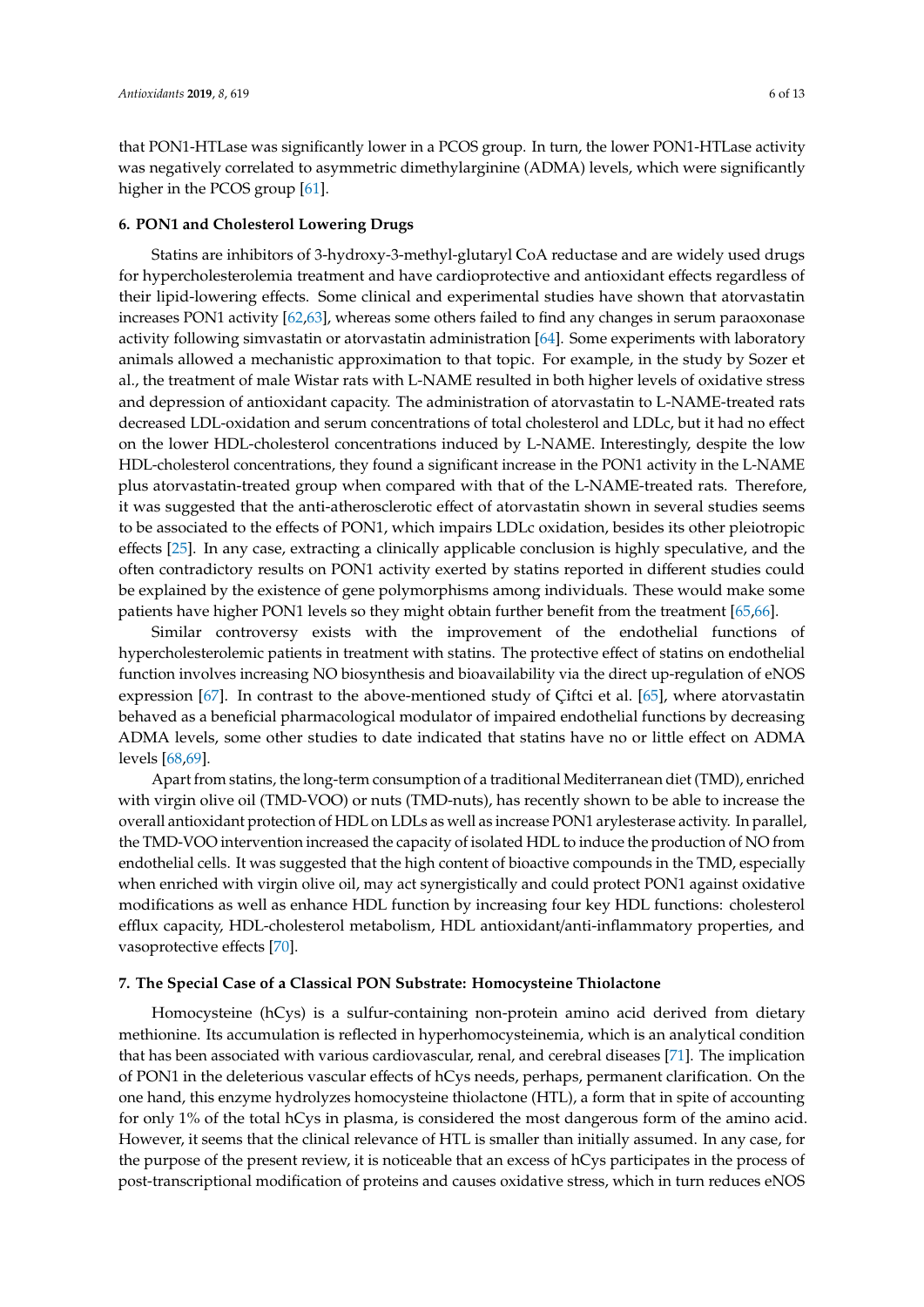and PON1 activities through the accumulation of MDA, as explained above. Particularly, some studies have implicated hCys as a risk factor for vascular disease, partially due to its instigation of vascular remodeling, which implies alterations in the content of the extracellular matrix and is regulated by NO generation [\[72\]](#page-11-16). There is conclusive evidence that high hCys levels significantly reduce NO synthesis and endothelial-dependent dilatation in response to a vasoactive stimulus, although the underlying mechanisms remain unknown.

Hyperhomocysteinemia has been shown to down-regulate the expression of Akt and eNOS in a study with endothelial progenitor cells [\[73\]](#page-11-17). The absence of Akt results in reduced eNOS phosphorylation, NO release, and endothelial cell migration [\[74\]](#page-12-0). HTL is the most reactive form generated from defective hCys metabolism and is responsible for hyperhomocysteinemia-induced vascular and tissue diseases. It binds with protein lysine residues and generates *N*-hCys-Lys with auto immunogenic and prothrombotic properties. HTL can be disposed of by enzymatic hydrolysis by the serum HTL-thioesterase (PON1) carried on HDL, thus leading to a negative correlation between plasma HTL-thioesterase and paraoxonase activities of PON1. Consistently, PON1 has been shown to protect proteins against *N*-homocysteinylation by hydrolyzing HTL [\[75\]](#page-12-1). Unfortunately, enzymatic activities of PON1 are diminished in pathological states. In vitro studies have reported that homocysteinylation of HDL may reduce the activity of the enzyme PON1, thus rendering the HDL particle more susceptible to oxidative damage [\[76\]](#page-12-2). In close relationship with the function of methyl-transference cofactors, Weijun et al. reported that short-term oral folic acid (5 mg/day) supplementation with or without methylcobalamin appeared to be an effective approach to decrease hCys levels and increase HTL-thioesterase/paraoxonase activity in patients with type 2 diabetes, which could be a novel mechanism to protect against vascular diabetic complications [\[77\]](#page-12-3).

Givvimani et al. verified that the expression of eNOS and its activating kinase Akt were down-regulated in PON1-/- mice fed an atherogenic diet, while plasma hCys levels were increased. They found that expression of asymmetric dimethylarginine (ADMA), a potent endogenous competitive inhibitor of eNOS, was also significantly increased. Moreover, the expression of dimethylarginine dimethylaminohydrolase (DDAH), which is responsible for the metabolism of ADMA, was decreased in those mice [\[34\]](#page-9-15). Although previous studies had already reported that hyperhomocysteinemia mediates vascular dysfunction by increasing ADMA and down-regulating DDAH2 [\[78\]](#page-12-4), the implication of PON1 needed to be explained. According to the authors, the lowering of the PON1 activity caused by hyperhomocysteinemia, or complete lack of PON1, as in knockout mice, makes the HDL dysfunctional, which leads to an imbalance in the ADMA and DDAH, resulting in decreased eNOS production [\[34](#page-9-15)[,79\]](#page-12-5). In addition, hCys may contribute to enhanced oxidative inactivation of NO by its redox activity, which arises from the formation of disulfides and the generation of hydrogen peroxide and superoxide anions [\[69\]](#page-11-13). In turn, the oxidative stress and inhibition of NO release induced by hCys are suggested to promote a lower expression and activity of HDL-associated PON1 and enhance production of ROS in patients with hyperhomcysteinemia, leading to impaired antioxidant function and decreased capacity to degrade HTL [\[5,](#page-8-4)[80,](#page-12-6)[81\]](#page-12-7).

## **8. NO and Its Oxidized Metabolites as Inhibitors of PON1-Driven E**ff**ects**

The most direct interaction between NO and PON1 consists of the *S*-nitrosylation of the enzyme at the residue Cys284, thereby diminishing its enzymatic activity. This cysteine is also the target of inactivation by lipid peroxides. Kathib et al. studied recombinant human PON1 with different synthetic and physiological NO donors, and concluded that the most effective ones were *S*-NO-glutathione and serum *S*-NO-albumin. Serum albumin, which is nitrosylated by NO at its Cys34 residue in domain I, acts as a kind of store and mediator of the nitrosylating pathway that begins with by the genesis of NO by eNOS [\[82\]](#page-12-8). Perhaps each of the other relationships characterized by a detrimental effect of reactive nitrogen species on PON1 activity depend not on the effect of NO itself, but rather on its oxidized forms (NOx).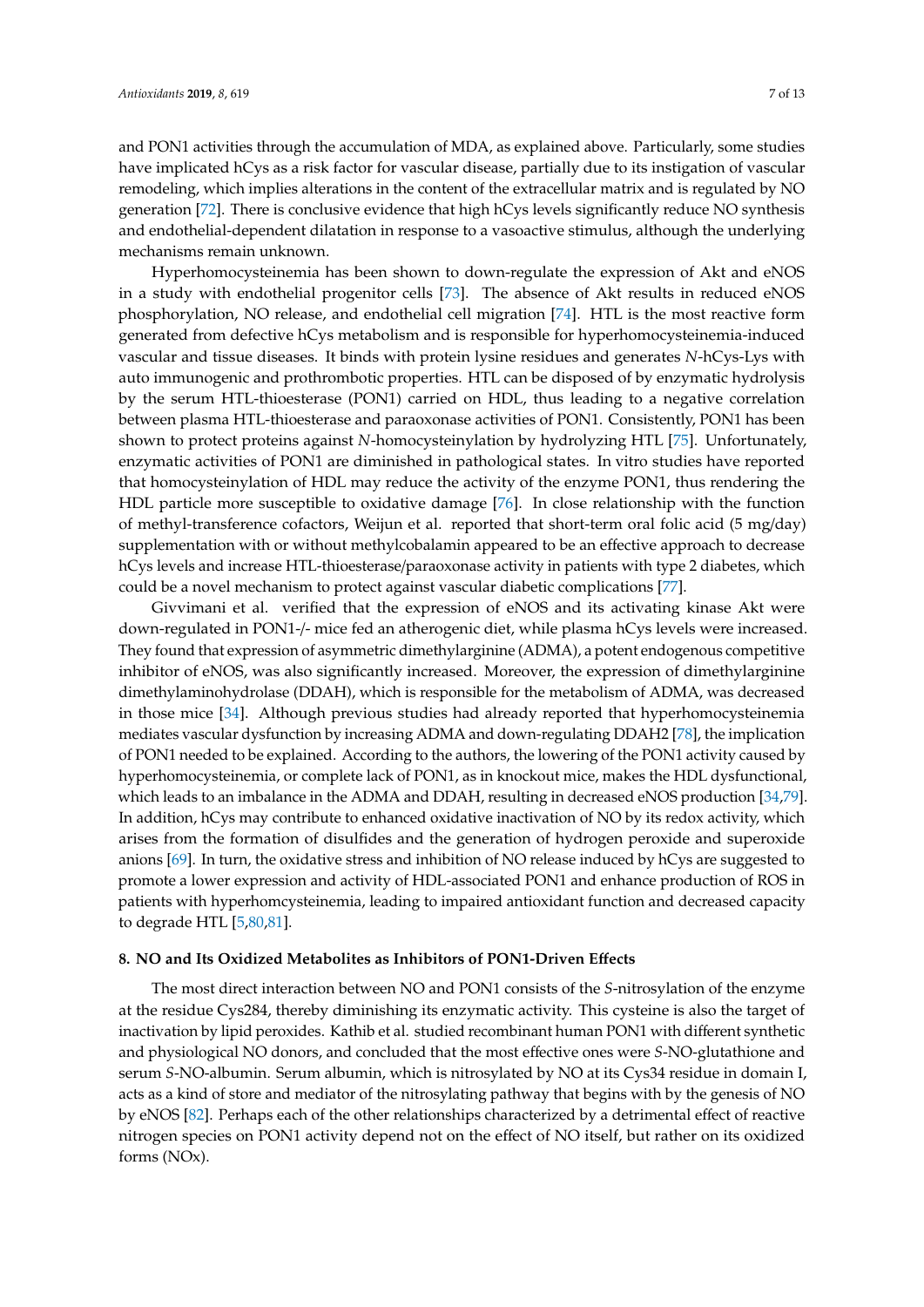In this last section, a series of interactions that stem from the topics concerning HDL are considered. There are certain pathological entities, some of them studied in animal models and others in human beings, in which the increase of NO, often measured in terms of NOx, is accompanied by a decrease of PON1 activity. Referring to the animal experiments, the hepatic toxicity induced by tienilic acid in rats is marked by a reduction in PON1 activity, among many other indicators. It is noteworthy that PON1 inhibition is associated with increased inflammation, lipid peroxidation, and nitrative stress, measured by TNF- $\alpha$ , MDA, and 3-nitrotyrosine, respectively, to list just a few examples of its effects. An explanation of these observations could be given on the basis of the inactivation of cysteine thiol groups of PON1 by electrophylic metabolites of tienilic acid, thus enhancing the production of TNF- $\alpha$ , as seen in different models of pro-inflammatory oxidative stress. Furthermore, TNF-α amplifies the toxicity of tienilic acid, since it down-regulates PON1, and favors the genesis of additional amounts of NOx, through iNOS/NO [\[83\]](#page-12-9).

In terms of clinical studies, the paper by Ames et al. on hepatopulmonar syndrome (HPS) and liver cirrhosis reveals that low PON1 levels are associated with higher nitrative effects. Their results express dramatic differences between HPS and control patients in serum PON1 activity, which strongly and inversely parallel those of NOx species. In every case, the analytical biochemical parameters were less altered than those measured in HPS with respect to the control values [\[84\]](#page-12-10). In rheumatoid arthritis, an inflammatory disease in which there is an abnormal autoimmune response to oxidation of the basic amino acids in proteins, a high amount of antibodies against HDL has been found, and they are credited to PON1. The consequent inactivation of PON1 is accompanied, as in HPS, by an increase in NOx levels, especially in the genotype 192QQ [\[85\]](#page-12-11).

Maes et al. published a study that while undoubtedly narrow with reference to its demographic scope, is of high value for the deep analysis of nitrative stress and antioxidant defenses in patients suffering from mental generalized anxiety disease (GAD). This study took into account personal factors such as sex, age, body mass index, smoking habit, education, marital status, etc., along with central nervous comorbidities and their pharmacological treatments. Among the antioxidant physiological equipment, PON1 is one of the most important factors because its decrease is strongly associated to the presence of GAD. The authors reported the statistical significance of the incidence of 16 biochemical parameters including NOx, lipid peroxidation products, catalase, and protein carbonylation [\[86\]](#page-12-12).

#### **9. Concluding Remarks**

The main conclusive judgment is that the presence of PON1 in plasma, isolated or co-ligated to other proteins in HDL, decisively favors the activity of eNOS and, therefore, the production of NO, vasodilators, and platelet anti-aggregates. It should be noted that this is only true in physiological conditions, because in a situation of oxidative stress, very common in diseases of all kinds, the presence of proinflammatory cytokines and the final products of lipid peroxidation, essentially MDA, deprive PON1 and HDL of their vascular-protective characters. In some cases, it has been seen that PON1 increases blood pressure by a mechanism independent of NO, due to the hydrolysis of vasodilator lipid lactones. The iNOS activity, which by its nature leads to an abrupt production of higher amounts of NO, when coinciding with other stimuli, causes NO to be transformed into peroxynitrite, which due to the tyrosine-nitrative and lipid pro-oxidant effects of peroxynitrite, and might eventually lead to structural alterations of PON1 and thereby to a modification of PON1's activity. Finally, it should be mentioned that NO, as such, can exert an inactivating effect on PON1 by a post-translational reaction of *S*-nitrosylation of cysteine.

**Author Contributions:** Conceptualization, S.M.; methodology, M.M. and C.M.; formal analysis, S.M. and M.M.; investigation, M.M., C.M. and S.M.X.; writing—original draft preparation, M.M., C.M. and S.M.; writing—review and editing, S.M.; project administration, S.M.; funding acquisition, M.M. and S.M.

**Funding:** Leaving aside the economical support of the Universitat de València, this research received no additional external funding.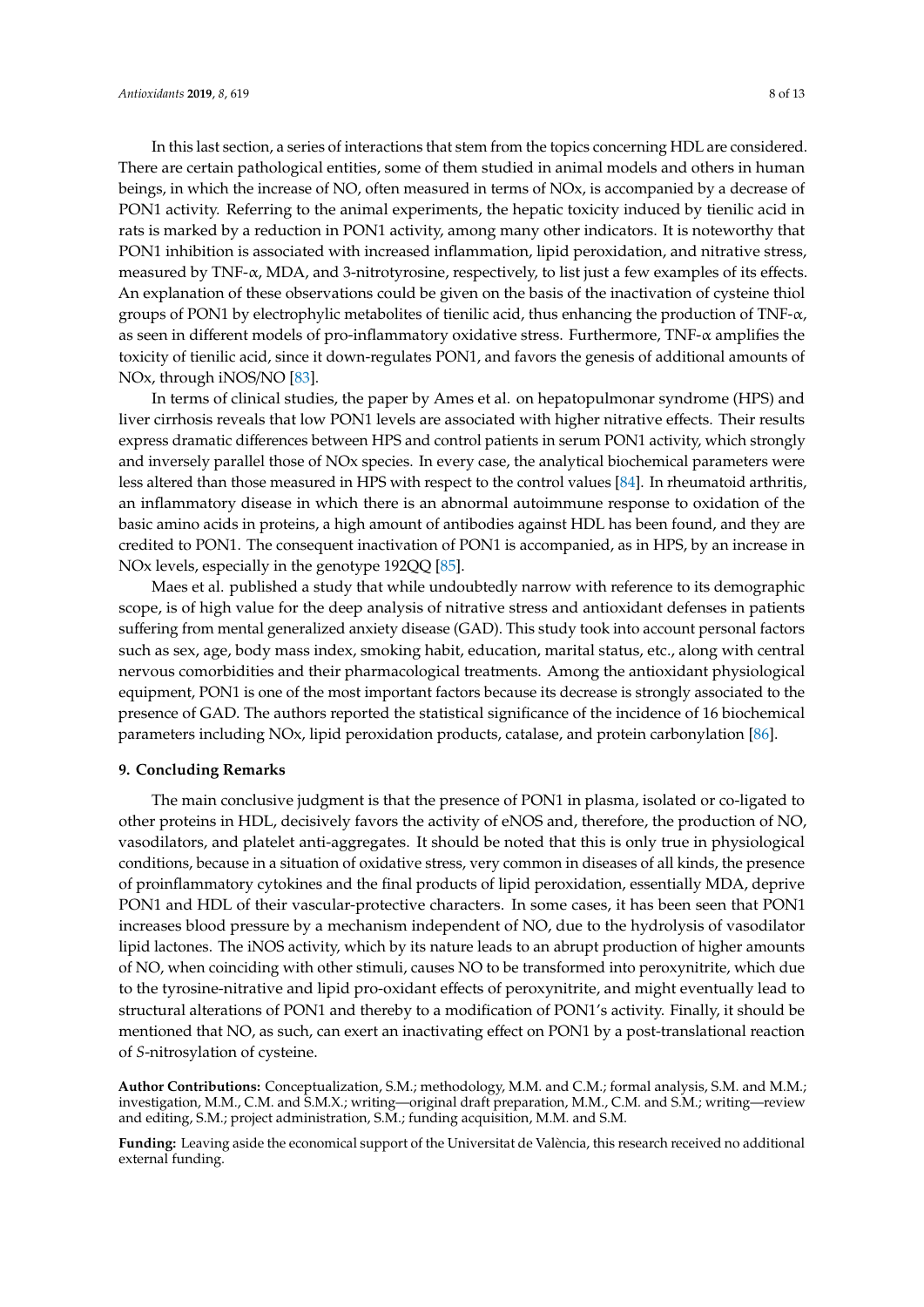**Acknowledgments:** The authors wish to express their gratitude to Katja Steinkamp-Fenske, Huige Li, and Ulrich Förstermann (Institut für Pharmakologie, Johannes Gutenberg-Universität Mainz, Germany) for their kind and early scientific support.

**Conflicts of Interest:** The authors declare no conflict of interest.

## **References**

- <span id="page-8-0"></span>1. Moncada, S.; Higgs, A. The L-arginine-nitric oxide pathway. *N. Engl. J. Med.* **1993**, *329*, 2002–2012.
- <span id="page-8-1"></span>2. Mineo, C.; Shaul, P.W. HDL stimulation of endothelial nitric oxide synthase: A novel mechanism of HDL action. *Trends Cardiovasc. Med.* **2003**, *13*, 226–231. [\[CrossRef\]](http://dx.doi.org/10.1016/S1050-1738(03)00098-7)
- <span id="page-8-2"></span>3. Abelló, D.; Sancho, E.; Camps, J.; Joven, J. Exploring the role of paraoxonases in the pathogenesis of coronary artery disease: A systematic review. *Int. J. Mol. Sci.* **2014**, *15*, 20997–21010. [\[CrossRef\]](http://dx.doi.org/10.3390/ijms151120997) [\[PubMed\]](http://www.ncbi.nlm.nih.gov/pubmed/25405733)
- <span id="page-8-3"></span>4. Li, H.; Förstermann, U. Uncoupling of endothelial NO synthase in atherosclerosis and vascular disease. *Curr. Opin. Pharmacol.* **2013**, *13*, 161–167. [\[CrossRef\]](http://dx.doi.org/10.1016/j.coph.2013.01.006) [\[PubMed\]](http://www.ncbi.nlm.nih.gov/pubmed/23395155)
- <span id="page-8-4"></span>5. Eren, E.; Yilmaz, N.; Aydin, O. Functionally defective high-density lipoprotein and paraoxonase: A couple for endothelial dysfunction in atherosclerosis. *Cholesterol* **2013**, *2013*, 792090. [\[CrossRef\]](http://dx.doi.org/10.1155/2013/792090)
- <span id="page-8-5"></span>6. Yakovlev, V.A.; Barani, I.J.; Rabender, C.S.; Black, S.M.; Leach, J.K.; Graves, P.R.; Kellogg, G.E.; Mikkelsen, R.B. Tyrosine nitration of IκBα: A novel mechanism for NF-κB activation. *Biochemistry* **2007**, *46*, 11671–11683. [\[CrossRef\]](http://dx.doi.org/10.1021/bi701107z)
- 7. Mishra, B.B.; Rathinam, V.A.K.; Martens, G.W.; Martinot, A.J.; Kornfeld, H.; Fitzgerald, K.A.; Sassetti, C.M. Nitric oxide controls the immunopathology of tuberculosis by inhibiting NLRP3 inflammasome-dependent processing of IL-1β. *Nat. Immunol.* **2013**, *14*, 52–60. [\[CrossRef\]](http://dx.doi.org/10.1038/ni.2474)
- <span id="page-8-6"></span>8. Hernández-Cuéllar, E.; Tsuchiya, K.; Hara, H.; Fang, R.; Sakai, S.; Kawamura, I.; Akira, S.; Mitsuyama, M. Cutting edge: Nitric oxide inhibits the NLRP3 inflammasome. *J. Immunol.* **2012**, *189*, 5113–5117. [\[CrossRef\]](http://dx.doi.org/10.4049/jimmunol.1202479)
- <span id="page-8-7"></span>9. Calabrese, V.; Mancuso, C.; Calvani, M.; Rizzarelli, E.; Butterfield, D.A.; Stella, A.M.G. Nitric oxide in the central nervous system: Neuroprotection versus neurotoxicity. *Nat. Rev. Neurosci.* **2007**, *8*, 766–775. [\[CrossRef\]](http://dx.doi.org/10.1038/nrn2214)
- <span id="page-8-8"></span>10. Förstermann, U.; Sessa, W.C. Nitric oxide synthases: Regulation and function. *Eur. Heart J.* **2012**, *33*, 829–837. [\[CrossRef\]](http://dx.doi.org/10.1093/eurheartj/ehr304)
- <span id="page-8-9"></span>11. Liu, V.W.T.; Huang, P.L. Cardiovascular roles of nitric oxide: A review of insights from nitric oxide synthase gene disrupted mice. *Cardiovasc. Res.* **2008**, *77*, 19–29. [\[CrossRef\]](http://dx.doi.org/10.1016/j.cardiores.2007.06.024) [\[PubMed\]](http://www.ncbi.nlm.nih.gov/pubmed/17658499)
- <span id="page-8-10"></span>12. Upmacis, R.K.; Crabtree, M.J.; Deeb, R.S.; Shen, H.; Lane, P.B.; Benguigui, L.E.S.; Maeda, N.; Hajjar, D.P.; Gross, S.S. Profound biopterin oxidation and protein tyrosine nitration in tissues of ApoE-null mice on an atherogenic diet: Contribution of inducible nitric oxide synthase. *Am. J. Physiol. Heart Circ. Physiol.* **2007**, *293*, H2878–H2887. [\[CrossRef\]](http://dx.doi.org/10.1152/ajpheart.01144.2006) [\[PubMed\]](http://www.ncbi.nlm.nih.gov/pubmed/17766468)
- <span id="page-8-11"></span>13. Kuhlencordt, P.J.; Gyurko, R.; Han, F.; Scherrer-Crosbie, M.; Aretz, T.H.; Hajjar, R.; Picard, M.H.; Huang, P.L. Accelerated atherosclerosis, aortic aneurysm formation, and ischemic heart disease in apolipoprotein E/endothelial nitric oxide synthase double-knockout mice. *Circulation* **2001**, *104*, 448–454. [\[CrossRef\]](http://dx.doi.org/10.1161/hc2901.091399) [\[PubMed\]](http://www.ncbi.nlm.nih.gov/pubmed/11468208)
- <span id="page-8-12"></span>14. Deanfield, J.; Donald, A.; Ferri, C.; Giannattasio, C.; Halcox, J.; Halligan, S.; Lerman, A.; Mancia, G.; Oliver, J.J.; Pessina, A.C.; et al. Endothelial function and dysfunction. Part I: Methodological issues for assessment in the different vascular beds: A statement by the working group on endothelin and endothelial factors of the European Society of Hypertension. *J. Hypertens.* **2005**, *23*, 7–17. [\[CrossRef\]](http://dx.doi.org/10.1097/00004872-200501000-00004)
- <span id="page-8-13"></span>15. Mineo, C.; Yuhanna, I.S.; Quon, M.J.; Shaul, P.W. High density lipoprotein-induced endothelial nitric-oxide synthase activation is mediated by Akt and MAP kinases. *J. Biol. Chem.* **2003**, *278*, 9142–9149. [\[CrossRef\]](http://dx.doi.org/10.1074/jbc.M211394200)
- <span id="page-8-14"></span>16. Daiber, A.; Xia, N.; Steven, S.; Oelze, M.; Hanf, A.; Kröller-Schön, S.; Münzel, T.; Li, H. New therapeutic implications of endothelial nitric oxide synthase (eNOS) function/dysfunction in cardiovascular disease. *Int. J. Mol. Sci.* **2019**, *20*, 187. [\[CrossRef\]](http://dx.doi.org/10.3390/ijms20010187)
- <span id="page-8-15"></span>17. Mineo, C.; Shaul, P.W. PON-dering differences in HDL function in coronary artery disease. *J. Clin. Investig.* **2011**, *121*, 2545–2548. [\[CrossRef\]](http://dx.doi.org/10.1172/JCI57671)
- <span id="page-8-16"></span>18. Yuhanna, I.S.; Zhu, Y.; Cox, B.E.; Hahner, L.D.; Osborne-Lawrence, S.; Lu, P.; Marcel, Y.L.; Anderson, R.G.; Mendelsohn, M.E.; Hobbs, H.H.; et al. High-density lipoprotein binding to scavenger receptor-BI activates endothelial nitric oxide synthase. *Nat. Med.* **2001**, *7*, 853–857. [\[CrossRef\]](http://dx.doi.org/10.1038/89986)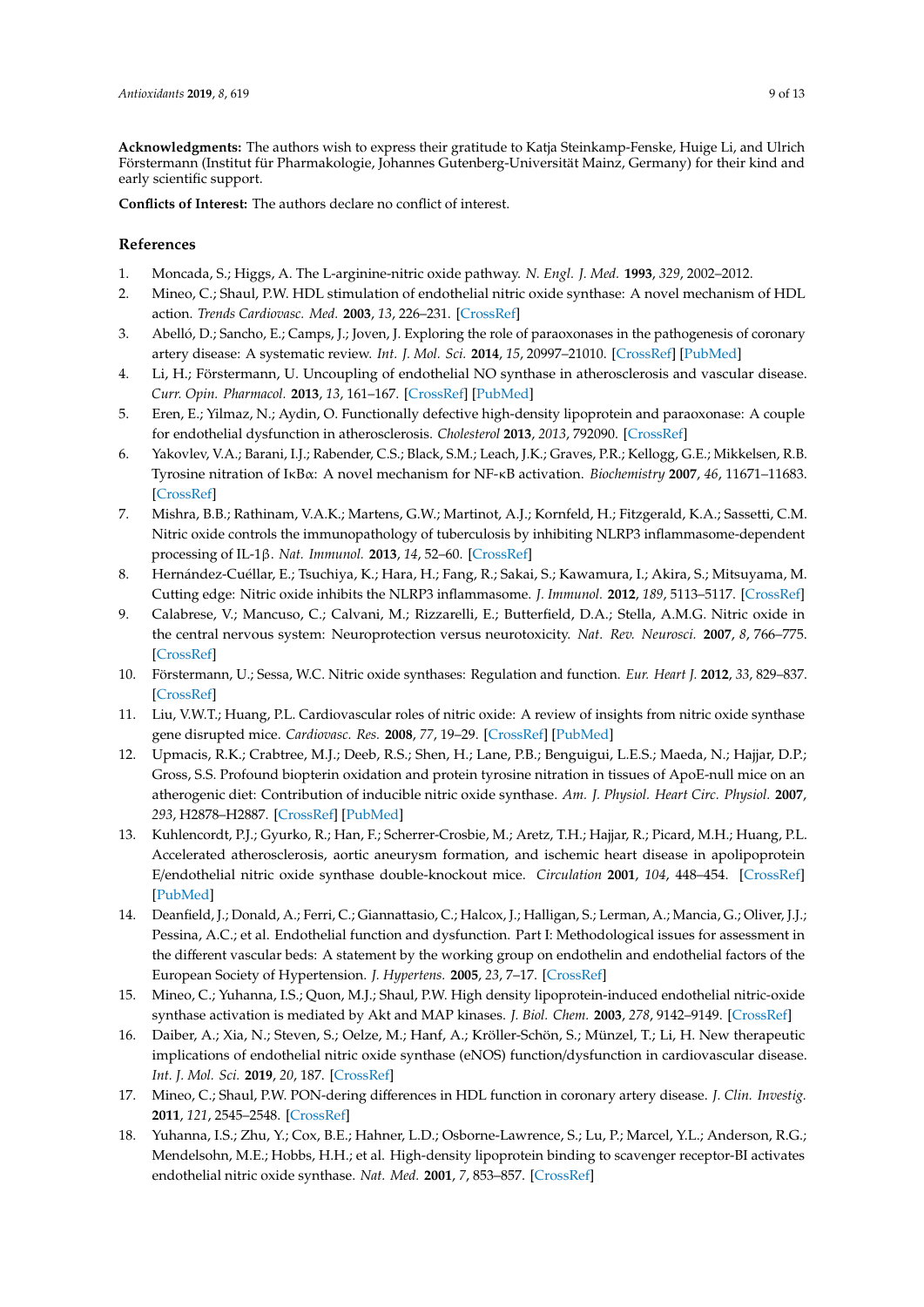- <span id="page-9-0"></span>19. Sung, K.C.; Ryu, S.; Wild, S.H.; Byrne, C.D. An Increased high-density lipoprotein cholesterol/apolipoprotein A-I ratio is associated with increased cardiovascular and all-cause mortality. *Heart* **2015**, *101*, 553–558. [\[CrossRef\]](http://dx.doi.org/10.1136/heartjnl-2014-306784)
- <span id="page-9-1"></span>20. James, R.W.; Deakin, S.P. The contribution of high density lipoprotein apolipoproteins and derivatives to serum paraoxonase-1 activity and function. *Adv. Exp. Med. Biol.* **2010**, *660*, 173–181.
- <span id="page-9-2"></span>21. Moya, C.; Máñez, S. Paraoxonases: Metabolic role and pharmacological projection. *Naunyn Schmiedebergs Arch. Pharmacol.* **2018**, *391*, 349–359. [\[CrossRef\]](http://dx.doi.org/10.1007/s00210-018-1473-9) [\[PubMed\]](http://www.ncbi.nlm.nih.gov/pubmed/29404699)
- <span id="page-9-3"></span>22. Khersonsky, O.; Tawfik, D.S. Structure-reactivity studies of serum paraoxonase PON1 suggest that its native activity is lactonase. *Biochemistry.* **2005**, *44*, 6371–6382. [\[CrossRef\]](http://dx.doi.org/10.1021/bi047440d) [\[PubMed\]](http://www.ncbi.nlm.nih.gov/pubmed/15835926)
- <span id="page-9-4"></span>23. Huang, Y.; Wu, Z.; Riwanto, M.; Gao, S.; Levison, B.S.; Gu, X.; Fu, X.; Wagner, M.A.; Besler, C.; Gerstenecker, G.; et al. Myeloperoxidase, paraoxonase-1, and HDL form a functional ternary complex. *J. Clin. Invest.* **2013**, *123*, 3815–3828. [\[CrossRef\]](http://dx.doi.org/10.1172/JCI67478) [\[PubMed\]](http://www.ncbi.nlm.nih.gov/pubmed/23908111)
- <span id="page-9-5"></span>24. Gu, X.; Huang, Y.; Levison, B.S.; Gerstenecker, G.; Di Donato, A.J.; Hazen, L.B.; Lee, J.; Gogonea, V.; Di Donato, J.A.; Hazen, S.L. Identification of critical paraoxonase 1 residues involved in high density lipoprotein interaction. *J. Biol. Chem.* **2016**, *291*, 1890–1904. [\[CrossRef\]](http://dx.doi.org/10.1074/jbc.M115.678334)
- <span id="page-9-6"></span>25. Sozer, V.; Uzun, H.; Gelisgen, R.; Kaya, M.; Kalayci, R.; Tabak, O.; Arican, N.; Konukoglu, D. The effects of atorvastatin on oxidative stress in L-NAME-treated rats. *Scan. J. Clin. Lab. Invest.* **2013**, *73*, 591–597. [\[CrossRef\]](http://dx.doi.org/10.3109/00365513.2013.828241)
- <span id="page-9-7"></span>26. Viktorinova, A.; Jurkovicova, I.; Fabryova, L.; Kinova, S.; Koren, M.; Stecova, A.; Svitekova, K. Abnormalities in the relationship of paraoxonase 1 with HDL and apolipoprotein A1 and their possible connection to HDL dysfunctionality in type 2 diabetes. *Diabetes Res. Clin. Pract.* **2018**, *140*, 174–182. [\[CrossRef\]](http://dx.doi.org/10.1016/j.diabres.2018.03.055)
- <span id="page-9-8"></span>27. Han, C.Y.; Chiba, T.; Campbell, J.S.; Fausto, N.; Chaisson, M.; Orasanu, G.; Plutzky, J.; Chait, A. Reciprocal and coordinate regulation of serum amyloid A versus apolipoprotein A-I and paraoxonase-1 by inflammation in murine hepatocytes. *Arterioscler. Thromb. Vasc. Biol.* **2006**, *26*, 1806–1813. [\[CrossRef\]](http://dx.doi.org/10.1161/01.ATV.0000227472.70734.ad)
- <span id="page-9-9"></span>28. Besler, C.; Heinrich, K.; Rohrer, L.; Doerries, C.; Riwanto, M.; Shih, D.M.; Chroni, A.; Yonekawa, K.; Stein, S.; Schaefer, N.; et al. Mechanisms underlying adverse effects of HDL on eNOS-activating pathways in patients with coronary artery disease. *J. Clin. Investig.* **2011**, *121*, 2693–2708. [\[CrossRef\]](http://dx.doi.org/10.1172/JCI42946)
- <span id="page-9-10"></span>29. Kratzer, A.; Giral, H.; Landmesser, U. High-density lipoproteins as modulators of endothelial cell functions: Alterations in patients with coronary artery disease. *Cardiovasc. Res.* **2014**, *103*, 350–361. [\[CrossRef\]](http://dx.doi.org/10.1093/cvr/cvu139)
- <span id="page-9-11"></span>30. Sugiura, T.; Dohi, Y.; Yamashita, S.; Yamamoto, K.; Tanaka, S.; Wakamatsu, Y.; Kimura, G. Malondialdehyde-modified LDL to HDL-cholesterol ratio reflects endothelial damage. *Int. J. Cardiol.* **2011**, *147*, 461–463. [\[CrossRef\]](http://dx.doi.org/10.1016/j.ijcard.2010.12.112)
- <span id="page-9-12"></span>31. Wu, A.; Hinds, C.J.; Thiemermann, C. High-density lipoproteins in sepsis and septic shock: Metabolism, actions, and therapeutic applications. *Shock* **2004**, *21*, 210–221. [\[CrossRef\]](http://dx.doi.org/10.1097/01.shk.0000111661.09279.82) [\[PubMed\]](http://www.ncbi.nlm.nih.gov/pubmed/14770033)
- <span id="page-9-13"></span>32. Mineo, C.; Deguchi, H.; Griffin, J.H.; Shaul, P.W. Endothelial and antithrombotic actions of HDL. *Circ. Res.* **2006**, *98*, 1352–1364. [\[CrossRef\]](http://dx.doi.org/10.1161/01.RES.0000225982.01988.93) [\[PubMed\]](http://www.ncbi.nlm.nih.gov/pubmed/16763172)
- <span id="page-9-14"></span>33. Gomaraschi, M.; Ossoli, A.; Favari, E.; Adorni, M.P.; Sinagra, G.; Cattin, L.; Veglia, F.; Bernini, F.; Franceschini, G.; Calabresi, L. Inflammation impairs eNOS activation by HDL in patients with acute coronary syndrome. *Cardiovasc. Res.* **2013**, *100*, 36–43. [\[CrossRef\]](http://dx.doi.org/10.1093/cvr/cvt169) [\[PubMed\]](http://www.ncbi.nlm.nih.gov/pubmed/23812298)
- <span id="page-9-15"></span>34. Givvimani, S.; Kundu, S.; Pushpakumar, S.; Doyle, V.; Narayanan, N.; Winchester, L.J.; Veeranki, S.; Metreveli, N.; Tyagi, S.C. Hyperhomocysteinemia: A missing link to dysfunctional HDL via paraoxanase-1. *Can. J. Physiol. Pharmacol.* **2015**, *93*, 755–763. [\[CrossRef\]](http://dx.doi.org/10.1139/cjpp-2014-0491)
- <span id="page-9-16"></span>35. Nofer, J.R.; van der Giet, M.; Tölle, M.; Wolinska, I.; von Wnuck Lipinski, K.; Baba, H.A.; Tietge, U.J.; Gödecke, A.; Ishii, I.; Kleuser, B.; et al. HDL induces NO-dependent vasorelaxation via the lysophospholipid receptor S1P3. *J. Clin. Investig.* **2004**, *113*, 569–581. [\[CrossRef\]](http://dx.doi.org/10.1172/JCI200418004)
- <span id="page-9-17"></span>36. Seetharam, D.; Mineo, C.; Gormley, A.K.; Gibson, L.L.; Vongpatanasin, W.; Chambliss, K.L.; Hahner, L.D.; Cummings, M.L.; Kitchens, R.L.; Marcel, Y.L.; et al. High-density lipoprotein promotes endothelial cell migration and reendothelialization via scavenger receptor-B Type I. *Circ. Res.* **2006**, *98*, 63–72. [\[CrossRef\]](http://dx.doi.org/10.1161/01.RES.0000199272.59432.5b)
- <span id="page-9-18"></span>37. Shi, Y.; Cosentino, F.; Camici, G.G.; Akhmedov, A.; Vanhoutte, P.M.; Tanner, F.C.; Lüscher, T.F. Oxidized low-density lipoprotein activates P66Shc via lectin-like oxidized low-density lipoprotein receptor-1, protein kinase C-beta, and c-Jun N-terminal kinase kinase in human endothelial cells. *Arterioscler. Thromb. Vasc. Biol.* **2011**, *31*, 2090–2097. [\[CrossRef\]](http://dx.doi.org/10.1161/ATVBAHA.111.229260)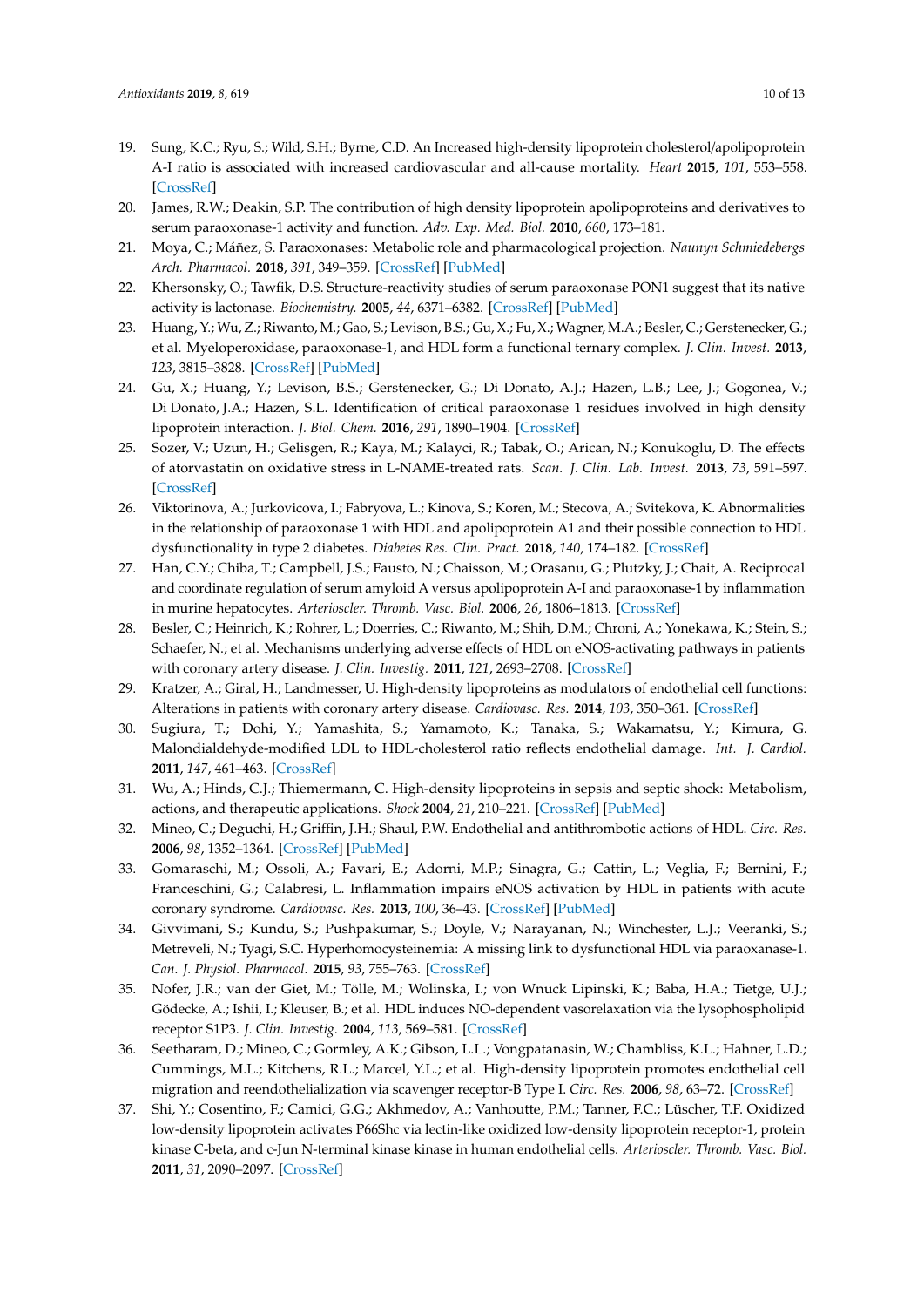- <span id="page-10-0"></span>38. Xu, X.; Gao, X.; Potter, B.J.; Cao, J.M.; Zhang, C. Anti-LOX-1 rescues endothelial function in coronary arterioles in atherosclerotic ApoE knockout mice. *Arterioscler. Thromb. Vasc. Biol.* **2007**, *27*, 871–877. [\[CrossRef\]](http://dx.doi.org/10.1161/01.ATV.0000259358.31234.37)
- 39. Cominacini, L.; Rigoni, A.; Pasini, A.F.; Garbin, U.; Davoli, A.; Campagnola, M.; Pastorino, A.M.; Lo Cascio, V.; Sawamura, T. The binding of oxidized low density lipoprotein (Ox-LDL) to Ox-LDL receptor-1 reduces the intracellular concentration of nitric oxide in endothelial cells through an increased production of superoxide. *J. Biol. Chem.* **2001**, *276*, 13750–13755. [\[CrossRef\]](http://dx.doi.org/10.1074/jbc.M010612200)
- <span id="page-10-1"></span>40. Xu, S.; Ogura, S.; Chen, J.; Little, P.J.; Moss, J.; Liu, P. LOX-1 in atherosclerosis: Biological functions and pharmacological modifiers. *Cell. Mol. Life Sci.* **2013**, *70*, 2859–2872. [\[CrossRef\]](http://dx.doi.org/10.1007/s00018-012-1194-z)
- <span id="page-10-2"></span>41. Li, H.; Horke, S.; Förstermann, U. Oxidative stress in vascular disease and its pharmacological prevention. *Trends Pharmacol. Sci.* **2013**, *34*, 313–319. [\[CrossRef\]](http://dx.doi.org/10.1016/j.tips.2013.03.007) [\[PubMed\]](http://www.ncbi.nlm.nih.gov/pubmed/23608227)
- <span id="page-10-3"></span>42. Charakida, M.; Besler, C.; Batuca, J.R.; Sangle, S.; Marques, S.; Sousa, M.; Wang, G.; Tousoulis, D.; Delgado Alves, J.; Loukogeorgakis, S.P.; et al. Vascular abnormalities, paraoxonase activity, and dysfunctional HDL in primary antiphospholipid syndrome. *JAMA* **2009**, *302*, 1210–1217. [\[CrossRef\]](http://dx.doi.org/10.1001/jama.2009.1346) [\[PubMed\]](http://www.ncbi.nlm.nih.gov/pubmed/19755700)
- 43. Sorrentino, S.A.; Besler, C.; Rohrer, L.; Meyer, M.; Heinrich, K.; Bahlmann, F.H.; Mueller, M.; Horváth, T.; Doerries, C.; Heinemann, M.; et al. Endothelial-vasoprotective effects of high-density lipoprotein are impaired in patients with type 2 diabetes mellitus but are improved after extended-release niacin therapy. *Circulation* **2010**, *121*, 110–122. [\[CrossRef\]](http://dx.doi.org/10.1161/CIRCULATIONAHA.108.836346) [\[PubMed\]](http://www.ncbi.nlm.nih.gov/pubmed/20026785)
- <span id="page-10-4"></span>44. Speer, T.; Rohrer, L.; Blyszczuk, P.; Shroff, R.; Kuschnerus, K.; Kränkel, N.; Kania, G.; Zewinger, S.; Akhmedov, A.; Shi, Y.; et al. Abnormal high-density lipoprotein induces endothelial dysfunction via activation of toll-like receptor-2. *Immunity* **2013**, *38*, 754–768. [\[CrossRef\]](http://dx.doi.org/10.1016/j.immuni.2013.02.009)
- <span id="page-10-5"></span>45. O'Neill, F.; Riwanto, M.; Charakida, M.; Colin, S.; Manz, J.; McLoughlin, E.; Khan, T.; Klein, N.; Kay, C.W.M.; Patel, K.; et al. Structural and functional changes in HDL with low grade and chronic inflammation. *Int. J. Cardiol.* **2015**, *188*, 111–116. [\[CrossRef\]](http://dx.doi.org/10.1016/j.ijcard.2015.03.058)
- <span id="page-10-6"></span>46. Sang, H.; Yao, S.; Zhang, L.; Li, X.; Yang, N.; Zhao, J.; Zhao, L.; Si, Y.; Zhang, Y.; Lv, X.; et al. Walk-run training improves the anti-inflammation properties of high-density lipoprotein in patients with metabolic syndrome. *J. Clin. Endocrinol. Metab.* **2015**, *100*, 870–879. [\[CrossRef\]](http://dx.doi.org/10.1210/jc.2014-2979)
- <span id="page-10-7"></span>47. Gamliel-Lazarovich, A.; Abassi, Z.; Khatib, S.; Tavori, H.; Vaya, J.; Aviram, M.; Keidar, S. Paraoxonase1 deficiency in mice is associated with hypotension and increased levels of 5,6-epoxyeicosatrienoic acid. *Atherosclerosis* **2012**, *222*, 92–98. [\[CrossRef\]](http://dx.doi.org/10.1016/j.atherosclerosis.2012.01.047)
- <span id="page-10-8"></span>48. Eryanni-Levin, S.; Khatib, S.; Levy-Rosenzvig, R.; Tamir, S.; Szuchman-Sapir, A. 5,6-δ-DHTL, a stable metabolite of arachidonic acid, is a potential substrate for paraoxonase 1. *Biochim. Biophys. Acta* **2015**, *1851*, 1118–1122. [\[CrossRef\]](http://dx.doi.org/10.1016/j.bbalip.2015.04.008)
- <span id="page-10-9"></span>49. Gilad, D.; Atiya, S.; Mozes-Autmazgin, Z.; Ben-Shushan, R.S.; Ben-David, R.; Amram, E.; Tamir, S.; Chuyun, D.; Szuchman-Sapir, A. Paraoxonase 1 in endothelial cells impairs vasodilation induced by arachidonic acid lactone metabolite. *Biochim. Biophys. Acta. Mol. Cell. Biol. Lipids* **2019**, *1864*, 386–393. [\[CrossRef\]](http://dx.doi.org/10.1016/j.bbalip.2018.12.008)
- <span id="page-10-10"></span>50. Duckles, S.P.; Miller, V.M. Hormonal modulation of endothelial NO production. *Pflugers Arch.* **2010**, *459*, 841–851. [\[CrossRef\]](http://dx.doi.org/10.1007/s00424-010-0797-1)
- <span id="page-10-11"></span>51. Nuedling, S.; Kahlert, S.; Loebbert, K.; Doevendans, P.A.; Meyer, R.; Vetter, H.; Grohé, C. 17-Beta-estradiol stimulates expression of endothelial and inducible NO synthase in rat myocardium in-vitro and in-vivo. *Cardiovasc. Res.* **1999**, *43*, 666–674. [\[CrossRef\]](http://dx.doi.org/10.1016/S0008-6363(99)00093-0)
- <span id="page-10-12"></span>52. Vincent-Viry, M.; Sass, C.; Bastien, S.; Aguillon, D.; Siest, G.; Visvikis, S. PON1-192 phenotype and genotype assessments in 918 subjects of the Stanislas Cohort Study. *Clin. Chem. Lab. Med.* **2003**, *41*, 535–540. [\[CrossRef\]](http://dx.doi.org/10.1515/CCLM.2003.081) [\[PubMed\]](http://www.ncbi.nlm.nih.gov/pubmed/12747599)
- <span id="page-10-13"></span>53. Kumru, S.; Aydin, S.; Aras, A.; Gursu, M.F.; Gulcu, F. Effects of surgical menopause and estrogen replacement therapy on serum paraoxonase activity and plasma malondialdehyde concentration. *Gynecol. Obstet. Investig.* **2005**, *59*, 108–112. [\[CrossRef\]](http://dx.doi.org/10.1159/000082647) [\[PubMed\]](http://www.ncbi.nlm.nih.gov/pubmed/15591805)
- <span id="page-10-14"></span>54. Kiranoglu, S.; Sinan, S.; Gencer, N.; Köckar, F.; Arslan, O. In vivo effects of oral contraceptives on paraoxonase, catalase and carbonic anhydrase enzyme activities on mouse. *Biol. Pharm. Bull.* **2007**, *30*, 1048–1051. [\[CrossRef\]](http://dx.doi.org/10.1248/bpb.30.1048) [\[PubMed\]](http://www.ncbi.nlm.nih.gov/pubmed/17541152)
- <span id="page-10-15"></span>55. Ahmad, S.; Scott, J.E. Estradiol enhances cell-associated paraoxonase 1 (PON1) activity in vitro without altering PON1 expression. *Biochem. Biophys. Res. Commun.* **2010**, *397*, 441–446. [\[CrossRef\]](http://dx.doi.org/10.1016/j.bbrc.2010.05.120) [\[PubMed\]](http://www.ncbi.nlm.nih.gov/pubmed/20510879)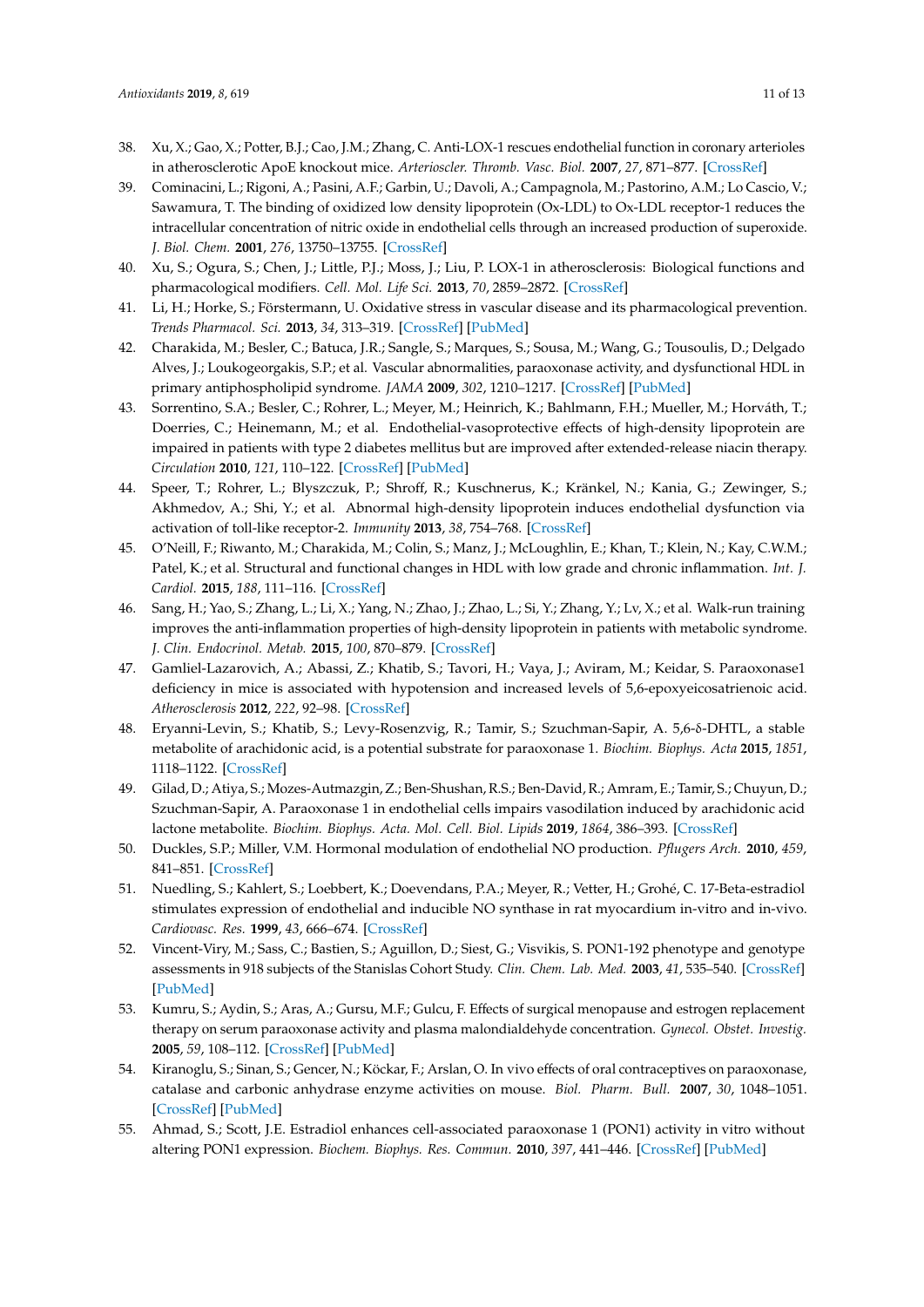- <span id="page-11-0"></span>56. Castardo-de-Paula, J.C.; de Campos, B.H.; Amorim, E.D.T.; da Silva, R.V.; de Farias, C.C.; Higachi, L.; Pinge-Filho, P.; Barbosa, D.S.; Martins-Pinge, M.C. Cardiovascular risk and the effect of nitric oxide synthase inhibition in female rats: The role of estrogen. *Exp. Gerontol.* **2017**, *97*, 38–48. [\[CrossRef\]](http://dx.doi.org/10.1016/j.exger.2017.07.016)
- <span id="page-11-1"></span>57. Nathan, L.; Shi, W.; Dinh, H.; Mukherjee, T.K.; Wang, X.; Lusis, A.J.; Chaudhuri, G. Testosterone inhibits early atherogenesis by conversion to estradiol: Critical role of aromatase. *Proc. Natl. Acad. Sci. USA* **2001**, *98*, 3589–3593. [\[CrossRef\]](http://dx.doi.org/10.1073/pnas.051003698)
- <span id="page-11-2"></span>58. Orio, F.; Palomba, S.; Cascella, T.; De Simone, B.; Di Biase, S.; Russo, T.; Labella, D.; Zullo, F.; Lombardi, G.; Colao, A. Early impairment of endothelial structure and function in young normal-weight women with polycystic ovary syndrome. *J. Clin. Endocrinol. Metab.* **2004**, *89*, 4588–4593. [\[CrossRef\]](http://dx.doi.org/10.1210/jc.2003-031867)
- <span id="page-11-3"></span>59. Bayram, F.; Kocer, D.; Ozsan, M.; Muhtaroglu, S. Evaluation of endothelial dysfunction, lipid metabolism in women with polycystic ovary syndrome: Relationship of paraoxonase 1 activity, malondialdehyde levels, low-Density lipoprotein subfractions, and endothelial dysfunction. *Gynecol. Endocrinol.* **2012**, *28*, 497–501. [\[CrossRef\]](http://dx.doi.org/10.3109/09513590.2011.569607)
- <span id="page-11-4"></span>60. Bin Ali, A.; Zhang, Q.; Lim, Y.K.; Fang, D.; Retnam, L.; Lim, S.K. Expression of major HDL-associated antioxidant PON-1 is gender dependent and regulated during inflammation. *Free Radic. Biol. Med.* **2003**, *34*, 824–829. [\[CrossRef\]](http://dx.doi.org/10.1016/S0891-5849(02)01436-3)
- <span id="page-11-5"></span>61. Bayrak, T.; Dursun, P.; Bayrak, A.; Gültekin, M.; Kolusarı, A.; Cakır, E.; Ozyurt, M.; Zeyneloğlu, H.B. Paraoxonase lactonase activity (PON-HTLase), asymmetric dimethylarginine (ADMA) and platelet activating factor-acetylhydrolase (PAF-AH) activity in non-obese women with PCOS. *Gynecol. Endocrinol.* **2012**, *28*, 874–878. [\[CrossRef\]](http://dx.doi.org/10.3109/09513590.2012.683068) [\[PubMed\]](http://www.ncbi.nlm.nih.gov/pubmed/22621680)
- <span id="page-11-6"></span>62. Harangi, M.; Seres, I.; Varga, Z.; Emri, G.; Szilvássy, Z.; Paragh, G.; Remenyik, E. Atorvastatin effect on high-density lipoprotein-associated paraoxonase activity and oxidative DNA damage. *Eur. J. Clin. Pharmacol.* **2004**, *60*, 685–691. [\[CrossRef\]](http://dx.doi.org/10.1007/s00228-004-0820-6) [\[PubMed\]](http://www.ncbi.nlm.nih.gov/pubmed/15490140)
- <span id="page-11-7"></span>63. Kural, B.V.; Orem, C.; Uydu, H.A.; Alver, A.; Orem, A. The effects of lipid-lowering therapy on paraoxonase activities and their relationships with the oxidant-antioxidant system in patients with dyslipidemia. *Coron. Artery Dis.* **2004**, *15*, 277–283. [\[CrossRef\]](http://dx.doi.org/10.1097/01.mca.0000135221.32523.a1) [\[PubMed\]](http://www.ncbi.nlm.nih.gov/pubmed/15238825)
- <span id="page-11-8"></span>64. Chen, J.; Costa, L.G.; Guizzetti, M. Assessment of cholesterol homeostasis in astrocytes and neurons. *Methods Mol. Biol.* **2011**, *758*, 403–414.
- <span id="page-11-9"></span>65. Akalin Çiftçi, G.; Ertorun, ˙I.; Akalin, A.; Alata¸s, ˙I.Ö.; Musmul, A. The effects of atorvastatin on antioxidant/antiinflammatory properties of HDLs in hypercholesterolemics. *Turk. J. Med. Sci.* **2015**, *45*, 345–351. [\[CrossRef\]](http://dx.doi.org/10.3906/sag-1311-91)
- <span id="page-11-10"></span>66. Deakin, S.P.; James, R.W. Genetic and environmental factors modulating serum concentrations and activities of the antioxidant enzyme paraoxonase-1. *Clin. Sci.* **2004**, *107*, 435–447. [\[CrossRef\]](http://dx.doi.org/10.1042/CS20040187)
- <span id="page-11-11"></span>67. Laufs, U. Beyond lipid-lowering: Effects of statins on endothelial nitric oxide. *Eur. J. Clin. Pharmacol.* **2003**, *58*, 719–731. [\[CrossRef\]](http://dx.doi.org/10.1007/s00228-002-0556-0)
- <span id="page-11-12"></span>68. Bełtowski, J.; Kedra, A. Asymmetric dimethylarginine (ADMA) as a target for pharmacotherapy. *Pharmacol. Rep.* **2006**, *58*, 159–178.
- <span id="page-11-13"></span>69. Bolayirli, I.M.; Aslan, M.; Balci, H.; Altug, T.; Hacibekiroglu, M.; Seven, A. Effects of atorvastatin therapy on hypercholesterolemic rabbits with respect to oxidative stress, nitric oxide pathway and homocysteine. *Life Sci.* **2007**, *81*, 121–127. [\[CrossRef\]](http://dx.doi.org/10.1016/j.lfs.2007.04.027)
- <span id="page-11-14"></span>70. Hernáez, Á.; Castañer, O.; Elosúa, R.; Pintó, X.; Estruch, R.; Salas-Salvadó, J.; Corella, D.; Arós, F.; Serra-Majem, L.; Fiol, M.; et al. Mediterranean diet improves high-density lipoprotein function in high-cardiovascular-risk individuals: A randomized controlled trial. *Circulation* **2017**, *135*, 633–643. [\[CrossRef\]](http://dx.doi.org/10.1161/CIRCULATIONAHA.116.023712)
- <span id="page-11-15"></span>71. Hayden, M.R.; Tyagi, S.C. Homocysteine and reactive oxygen species in metabolic syndrome, type 2 diabetes mellitus, and atheroscleropathy: The pleiotropic effects of folate supplementation. *Nutr. J.* **2004**, *3*, 4. [\[CrossRef\]](http://dx.doi.org/10.1186/1475-2891-3-4) [\[PubMed\]](http://www.ncbi.nlm.nih.gov/pubmed/15134582)
- <span id="page-11-16"></span>72. Kundu, S.; Kumar, M.; Sen, U.; Mishra, P.K.; Tyagi, N.; Metreveli, N.; Lominadze, D.; Rodriguez, W.; Tyagi, S.C. Nitrotyrosinylation, remodeling and endothelial-myocyte uncoupling in iNOS, cystathionine beta synthase (CBS) knockouts and iNOS/CBS double knockout mice. *J. Cell. Biochem.* **2009**, *106*, 119–126. [\[CrossRef\]](http://dx.doi.org/10.1002/jcb.21982) [\[PubMed\]](http://www.ncbi.nlm.nih.gov/pubmed/19021146)
- <span id="page-11-17"></span>73. Bao, X.; Wu, C.; Lu, G. Atorvastatin inhibits homocysteine-induced dysfunction and apoptosis in endothelial progenitor cells. *Acta Pharmacol. Sin.* **2010**, *31*, 476–484. [\[CrossRef\]](http://dx.doi.org/10.1038/aps.2010.22) [\[PubMed\]](http://www.ncbi.nlm.nih.gov/pubmed/20305681)